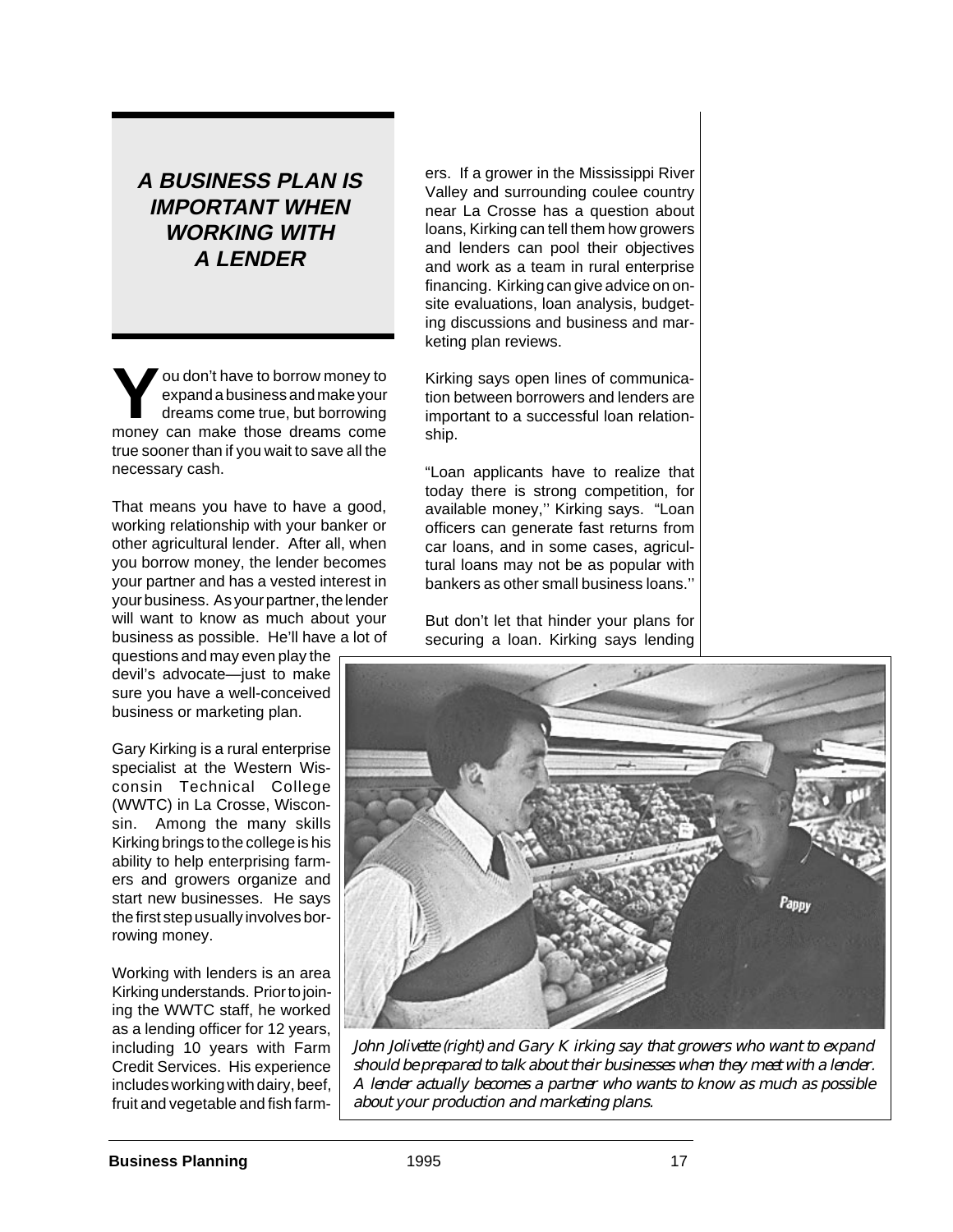

*School tours are a major attraction at Jolivettes' farm market. Every October more than 9,000 school-age children are invited to the farm. The children receive a small pumpkin as a giveaway item.*

agencies are in business to make money, and they recognize that a viable agricultural loan is likely to generate further business for the lender.

"Remember, the lender wants your business to succeed," Kirking says. "And there are five major factors a lender will consider when reviewing a loan application.''

According to Kirking, the lender will consider the human factor, the financial history of the business, how the loan will be repaid, what collateral is available to secure the loan, and the purpose of the loan.

"The human factor' is a major consideration for most lenders," Kirking

says. "Each lender will have a different set of criteria for each type of loan, but the borrower should be willing and able to communicate pride in the business, enthusiasm for the business plan and confidence in his or her management abilities."

"In direct marketing enterprises and other rural businesses, the lender may also strongly consider the role of other family members in the business. The lender may want to know who will keep the books, what labor inputs will be made by children, or if the business plans have the emotional support of other family members.''

#### **Strong Family Commitment**

John Jolivette, a fruit and vegetable grower from West Salem, Wisconsin, about 15 miles east of La Crosse, agrees that a strong commitment by family members is

important not only for the success of his business, but it's also a factor that his lenders have brought up.

John and Joan Jolivette and four of their six children grow and market strawberries, peas, beans, sweet corn, cantaloupes, cucumbers, peppers, potatoes, tomatoes, squash, pumpkins and zucchini on 270 acres of cropland. They also rent an additional 100 acres and grow soybeans and corn.

From early May to late December, the Jolivettes market directly to consumers. The family operates a greenhouse and sells bedding plants to kick off the growing season. It's hard to miss their market from U.S. Highway 16 because the Jolivettes fill large balloons with helium and anchor them to their market. The Jolivettes are known for their strawberries and pumpkins, and for their tours that bring in thousands of school children each year.

The Jolivettes' direct marketing enterprise didn't happen overnight. John started his farming career with 40 acres and 10 milk cows. He was a full-time factory worker and a part-time farmer. After expanding the dairy herd and then selling out a few years later, John decided to try direct marketing fruits and vegetables. His father and grandfather operated a large truck farm on French Island, which is just up the Mississippi River from La Crosse, many years ago. So this business wasn't new to John.

John and Joan purchased his cousin's farm along the western edge of West Salem. From that base, the Jolivettes developed their fruit and vegetable farm and farm market. In addition to selling all of their fruits and vegetables at the market, they also handle some wholesale produce and other add-on sales merchandise, such as jams, jellies, honey and crafts.

John says that the ideal situation is to handle most operational expenses with revenue from the farm market business.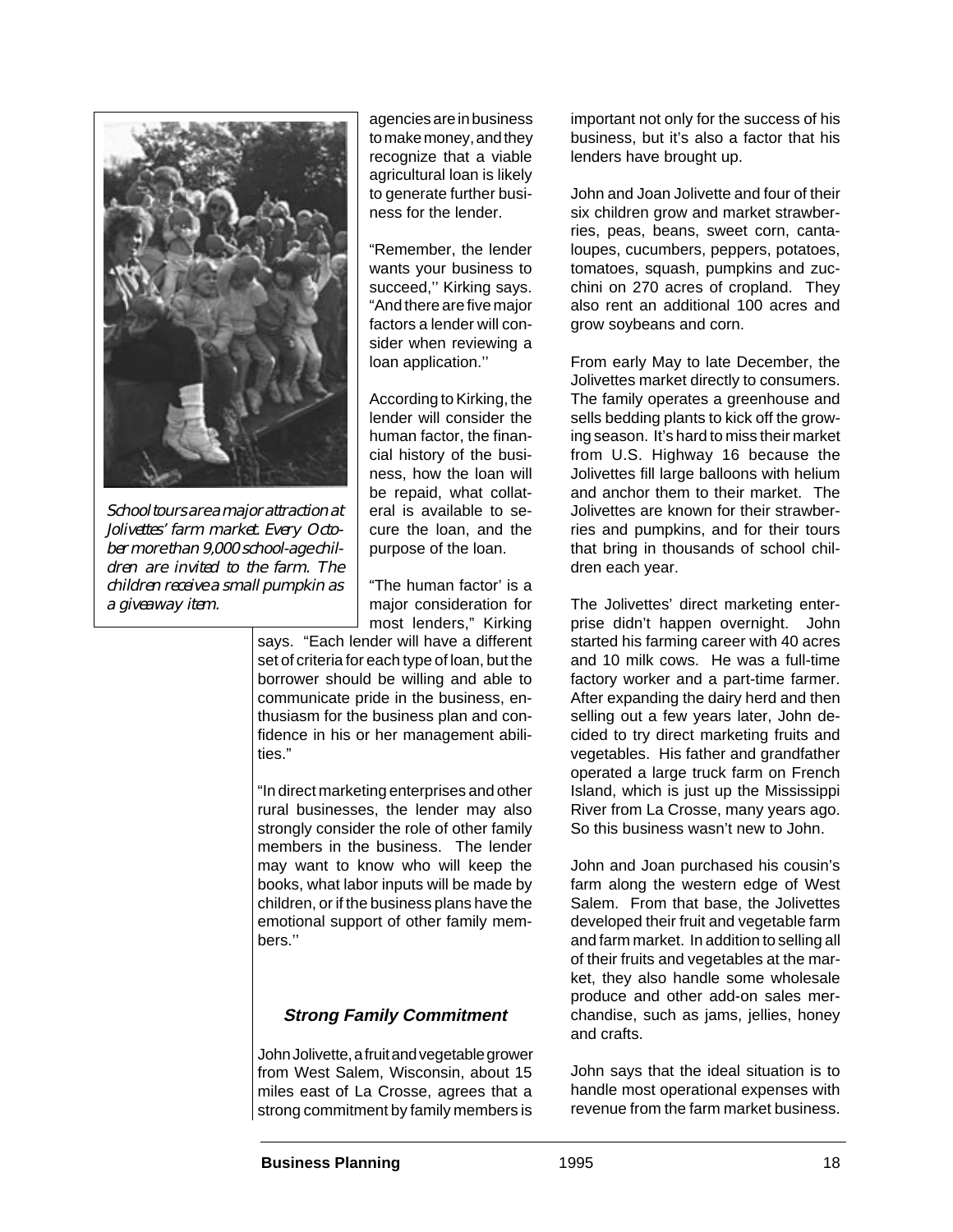However, when it comes to buildings and improvements, he relies on local lenders.

The Jolivettes live in an area where dairy farms are predominant. Consequently, John has explained his business to many a lender. Direct marketing enterprises that deal in fruits and vegetables are not the most common form of agriculture in the area. For example, John has outlined how a strawberry planter is valid collateral and how a proper insulation job may cost more than the expense of the original building.

### **Financial Planning History**

John says there is no substitute for a sound financial history of the business when seeking money for expansion. The Jolivettes recently hired an accountant to back up and double-check the recordkeeping system handled by his wife and daughter. John's lender also receives an annual report from the accountant.

"I know our lender keeps a current copy of our financial spreadsheet on file," John says. "We also plan to install a computer system to improve our recordkeeping and to provide more accurate figures to our financial advisors."

A sound financial history will also help the lender determine a loan repayment plan. Kirking says lenders want to know if the business will generate enough cash flow to pay bills, pay off the loans, buy capital items, provide for family needs and turn a profit.

"Lenders like to see a two-to-one assetto-liabilities ratio," says Kirking. "This can be outlined in the net worth statement a borrower provides for the lender."

John says that in a seasonal business like his, lenders have to understand when loan payments can be made. "We do



*John Jolivette's farm market is located on a major highway in west central Wisconsin. Strawberries and pumpkins are the market's specialities, but he sells a wide variety of homegrown crops.*

about 50% of our annual business in the first three months of the growing season," he says. "Our first major payment comes at the end of June. The next payment is in late November—after field crops have been harvested.''

John says borrowers ought to ask about fluctuating interest rates as well as flexible repayment schedules. He says some lenders are open to renegotiating interest rates if the relationship between the borrower and the lender has been positive. "It doesn't cost anything to ask," he says.

### **Explaining Your Business**

Kirking says borrowers should be prepared to explain collateral fully. The better a lender understands a borrower's collateral, the more likely they are to make a loan.

"No one plans on failure, but in reality a percentage of businesses do fail," Kirking says. "Even if only one out of 90 fails, the lender has to see enough value in the business to cover the loan if the business plans don't work out. You have to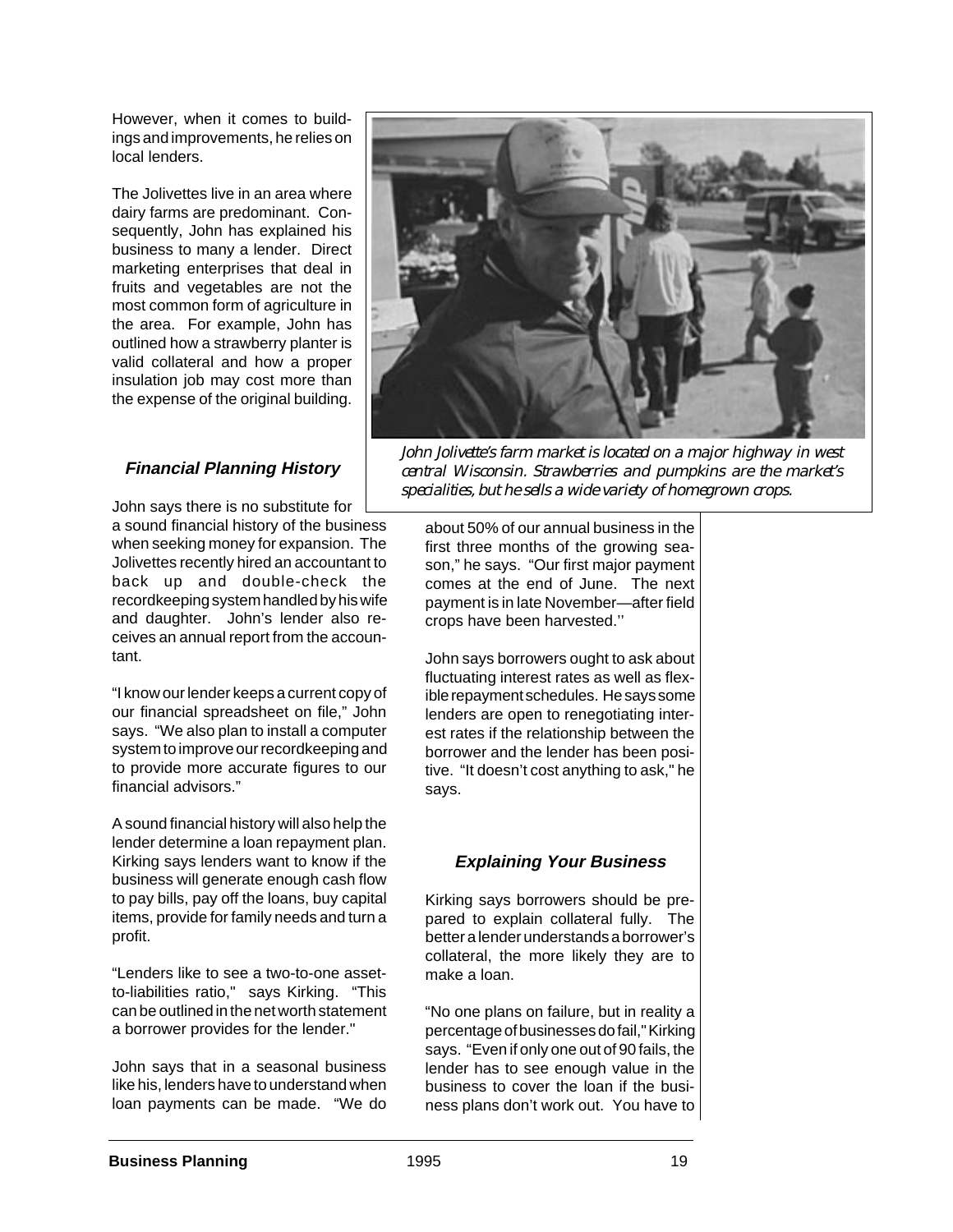

*John Jolivette and an employee check produce before it is placed in the farm market's bin. High-quality produce brings customers back, says John.*

make the lender feel comfortable about lending you the money, and your collateral is the lender's only security blanket."

When explaining to the lender why a loan is needed, a well-conceived marketing plan is essential. Kirking says the lender will want to know how, when and where the loan money will be used. The lender also wants to know what the borrower's response will be if the market changes and there is a problem repaying the loan.

John admits he tries not to make too many long-range promises when it comes to crop farming because in any given season, at least one of his specialty crops could fail. He counts on his proven ability to make adjustments to reassure the lender.

John also reassures his lender by investing in a strong insurance program. He says that's important in today's lawsuit-happy environment. The Jolivettes are also considering incorporating the business to obtain better insurance coverage and to protect the personal interests of other family members involved in the business.

## **Helpful Loan Hints**

Kirking says that good business management is best demonstrated in the products you sell and the quality of service you provide. These factors are also instrumental in making a lender feel more comfortable doing business with you.

"It has been said that 'If I hear, I may forget. If I see, I will understand, and I will remember," says Kirking. "It is important for the lender to get a good understanding of the business that will be using the loan."

John agrees that lenders who visit his operation ask more intelligent questions and learn what it takes to make the operation successful. He has found most lenders are anxious to visit his farm and farm market to look at the business up close. The key is that John asks the lenders to visit his operation.

Kirking says there are a number of mistakes borrowers can make in seeking loans. Borrowers may not present themselves or their business in a confident manner. For example, they may not be familiar with their own marketing or business plan. Or, they show a general lack of planning. They also may not ask the questions which could get them better interest rates or a more favorable repayment schedule.

"If a borrower doesn't get his loan, he or she should find out why and make improvements on the presentation," Kirking says. "Be sure to keep up-todate on lending practices and the current economy. Timing a loan application to a lender's availability of funding can make a big difference. Also, don't ask for seasonal operating loans in May."